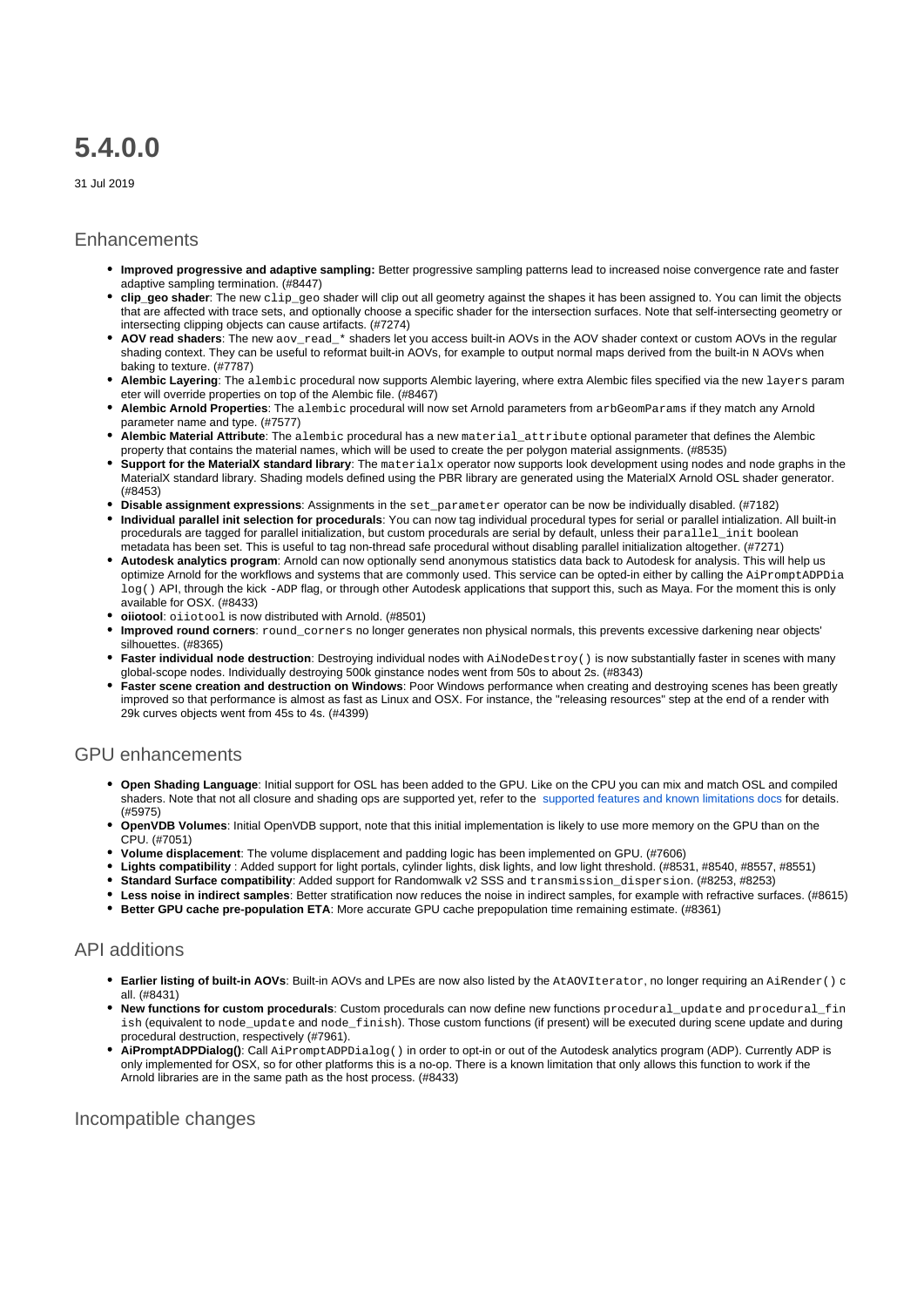- **Trace sets**: a trace set is now an optional named set of objects to ray trace against or to exclude. Geometry with no trace set is no longer hit by all inclusive trace sets. The one exception are procedurals, which are always traced against when they have no trace set, so that their contents can be considered. (#8358)
- **complex\_ior shader deprecated**: complex\_ior is only usable with the deprecated standard shader and has been deprecated too. (#8457)
- **Object transform removed from Alembic procedural**: The alembic procedural node's object\_transform matrix parameter is no longer used and has been removed, and should instead be baked into the procedural's transform if a matrix offset is required. (#8148)
- **Crashes with mismatched AiMalloc/AiFree**: A gentle reminder that AiMalloc needs to be paired with AiFree or crashes can occur. This was already the case on Linux and now this is also the case on Windows. (#4399)
- **Adaptive sampling criterion removed**: Removed the AA\_adaptive\_criterion option, we now use the best criterion. (#8556) **Random token is now a function**: The random token in operator expression assignments is now a function and needs trailing brackets: ra
- ndom(). (#7761) **JSON log file periods**: The JSON log file was using periods for ".ass parsing" and "accel. building" which can cause issues with some
- JSON readers. We've removed the periods and incremented the JSON log version to 3. (#8357)

#### Bug fixes

- #8177 [Alembic] alembic\_proc is leaking public symbols
- #8591 [Alembic] Allow environment variables in filename and layers
- #8057 [Alembic] Allow semi-colon separator in procedural\_searchpath
- #8494 [Alembic] Crash with subdivided geometry that contains only edge creases
- #8487 [Alembic] "curves:mode" and "curves:basis" user parameter overrides not enforced
- #8529 [Alembic] Disambiguate identical meshes with different UVs for auto instancing
- #8548 [Alembic] Error apply Alembic properties to Arnold array parameters
- #8500 [Alembic] Incorrect non-indexed UVs
- #8567 [Alembic] Position arrays expanded as float arrays
- #8505 [Alembic] Shader override fails with make instance on macOS
- #7367 [Alembic] Should warn against converting curve basis to bezier
- #8434 Closures are incorrectly merged when tracesets, indirect/direct weights, labels, extra depth/samples are different
- #8490 Crash while subdividing mesh with large custom indexed attribute
- #8358 Geometry with no trace set should not always be included
- #7899 [GPU] Arnold GPU crashes Maya with ARV active and turning off motion blur
- #8508 [GPU] Clarify the error message when the OptiX wrapper fails to find the runtime
- #8192 [GPU] Crashes and update issues with lights and cameras in Gaffer
- #8594 [GPU] Crash when destroying nodes in parallel
- #8658 [GPU] Crash with ignore shader and volume displacement
- #8587 [GPU] Memory leak and OptiX assert when interrupting the GPU prepare stage
- #5975 [GPU] OSL on GPU
- #8615 [GPU] Poor stratification of indirect light samples
- #8253 [GPU] Port randomwalk\_v2
- #8536 [GPU] Port volume\_sample\_\* shaders for SDF rendering
- #8540 [GPU] Support cylinder lights
- #8557 [GPU] Support disk lights
- #8531 [GPU] Support light portals
- #8551 [GPU] Support low\_light\_threshold
- #7373 [GPU] Support render regions beyond image bounds on the GPU
- #7606 [GPU] Volume padding and displacement logic